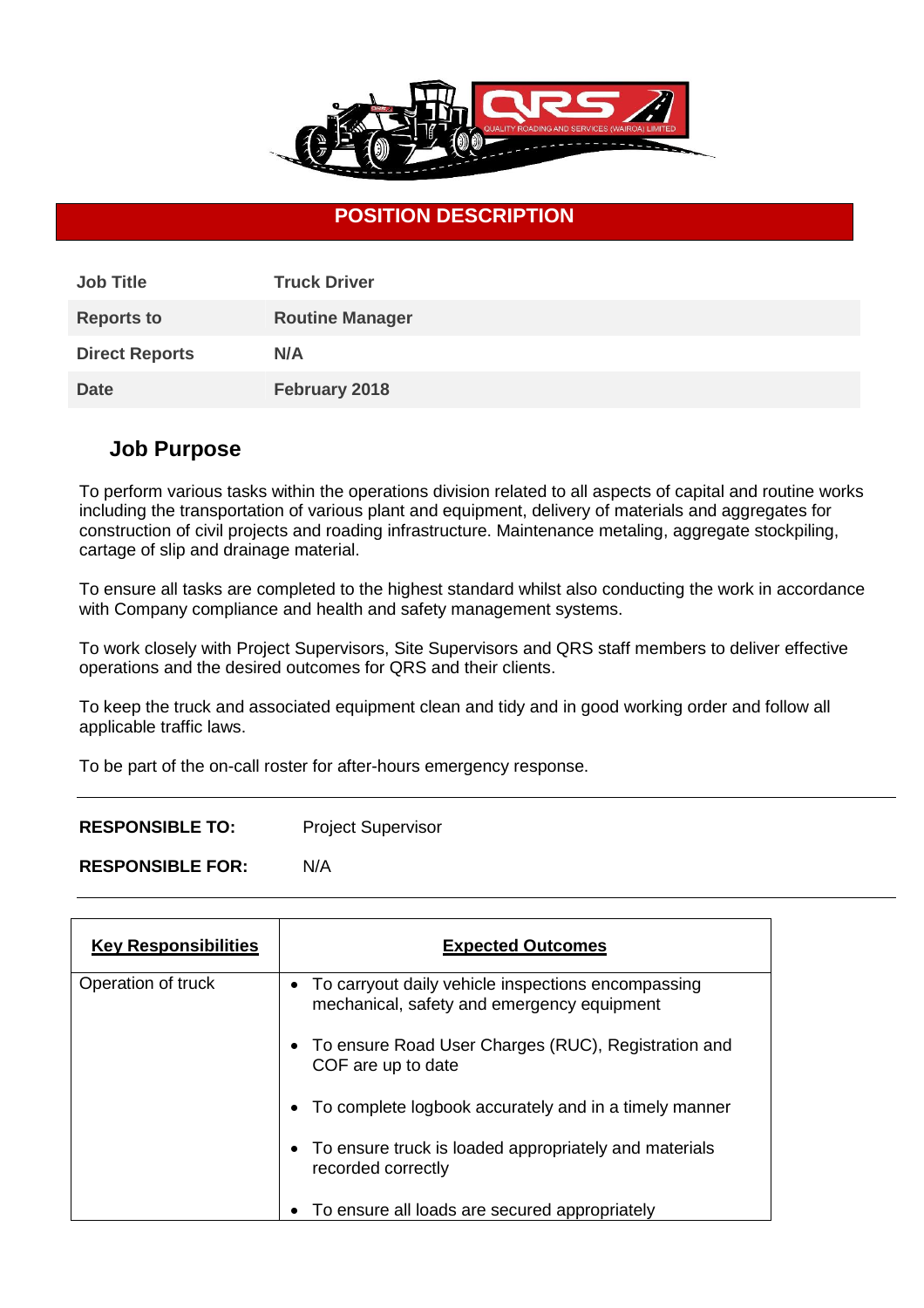|                                                      | • To ensure all loads comply with height, weight and width<br>specifications<br>To travel within speed limits at all times having<br>consideration for road conditions, other road users,<br>weather, cargo, signage, and the environment<br>To drive in a courteous manner at all times<br>To report any traffic infringements immediately to your                                                                                                                                                                                                                                                                                                                                                                                                                                                                                                                                                        |
|------------------------------------------------------|------------------------------------------------------------------------------------------------------------------------------------------------------------------------------------------------------------------------------------------------------------------------------------------------------------------------------------------------------------------------------------------------------------------------------------------------------------------------------------------------------------------------------------------------------------------------------------------------------------------------------------------------------------------------------------------------------------------------------------------------------------------------------------------------------------------------------------------------------------------------------------------------------------|
|                                                      | supervisor or manager<br>To report any incidents, damage or accidents immediately<br>as per company requirements                                                                                                                                                                                                                                                                                                                                                                                                                                                                                                                                                                                                                                                                                                                                                                                           |
|                                                      | To competently care for equipment ensuring truck is kept<br>clean and well presented                                                                                                                                                                                                                                                                                                                                                                                                                                                                                                                                                                                                                                                                                                                                                                                                                       |
| Road maintenance &<br><b>Construction Activities</b> | To actively participate in all areas of the business, including<br>but not limited to: labouring; operation of plant; yard<br>maintenance and site/contract administration                                                                                                                                                                                                                                                                                                                                                                                                                                                                                                                                                                                                                                                                                                                                 |
|                                                      | To ensure that there is a consistent high standard of<br>workmanship with a particular focus on quality and<br>productivity                                                                                                                                                                                                                                                                                                                                                                                                                                                                                                                                                                                                                                                                                                                                                                                |
|                                                      | To care for plant and equipment at all times, ensuring that<br>they are regularly maintained and kept clean and tidy                                                                                                                                                                                                                                                                                                                                                                                                                                                                                                                                                                                                                                                                                                                                                                                       |
|                                                      | To be flexible in the approach to work as the role is varied<br>$\bullet$<br>and is determined by the construction season and<br>availability of work and therefore there is a requirement to<br>work Saturdays, overtime and be part of the on call roster<br>for after-hours emergency response                                                                                                                                                                                                                                                                                                                                                                                                                                                                                                                                                                                                          |
| Health & Safety                                      | To ensure H&S systems are in place, and complied with, to<br>$\bullet$<br>manage the safety of all employees, contractors and public<br>in area of control, in accordance with H&S compliance<br>legislation and internal H&S protocol.<br>Promote H&S best practice, provide support and give<br>٠<br>advice within the area of control on the implementation of<br>these systems, in accordance with H&S compliance<br>legislation and internal protocol.<br>To provide advice on the identification of health, safety and<br>$\bullet$<br>environmental risks, contribute to implementing a risk<br>management process to ensure risk within area on control<br>is mitigated and managed.<br>To ensure any required PPE is used at all times as<br>$\bullet$<br>required<br>To ensure all incidents and accidents are reported as to the<br>$\bullet$<br>appropriate person with the required timeframe |
| <b>Quality Assurance</b>                             | To ensure the Company's policies and procedures are<br>$\bullet$<br>followed at all times.<br>To ensure that quality standards are continuously improved<br>$\bullet$                                                                                                                                                                                                                                                                                                                                                                                                                                                                                                                                                                                                                                                                                                                                      |
|                                                      | with a focus on 'getting it right first time'                                                                                                                                                                                                                                                                                                                                                                                                                                                                                                                                                                                                                                                                                                                                                                                                                                                              |
| Professionalism,<br>teamwork and<br>commitment       | To deliver a customer centred approach in all aspects of<br>$\bullet$<br>the role ensuring the needs to individual customers are<br>fully met<br>To take responsibility for all your activities at QRS                                                                                                                                                                                                                                                                                                                                                                                                                                                                                                                                                                                                                                                                                                     |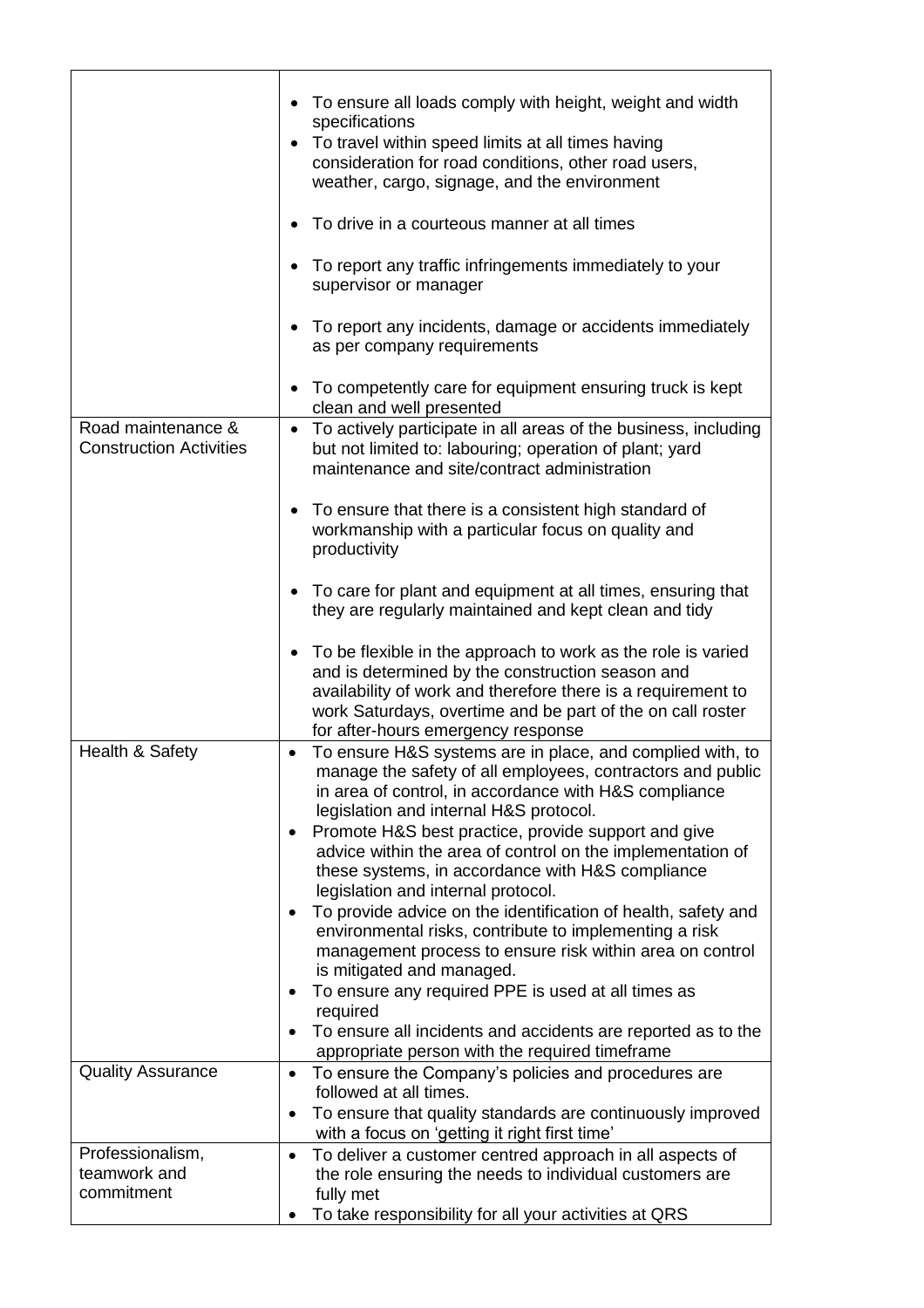|                     | • To complete assigned tasks to a high standard, in a<br>practical time frame and in a cost effective manner<br>To maintain effective lines of communication with fellow<br>QRS staff and supervisors and be a reliable team player<br>To ensure that all work undertaken is legibly recorded onto<br>$\bullet$<br>timesheets with all labour, plant and materials accounted<br>for on a daily basis<br>To contribute to the overall development of the section and<br>$\bullet$<br>aim to provide a high-quality service<br>To take responsibility for the tasks as allocated by the Site<br>$\bullet$<br>Supervisor and Project Supervisor<br>To be a proactive role model at QRS by consistently<br>demonstrating that QRS' values and behavioural styles are<br>embedded within this position<br>To maintain confidentiality at all times in connection with<br>any work carried out<br>To carry out any other duties appropriate to this position;<br>as necessary or as reasonably requested in line with your<br>capabilities<br>To actively engage in training requirements and mutually<br>$\bullet$<br>agreed training objectives as required for this position |
|---------------------|---------------------------------------------------------------------------------------------------------------------------------------------------------------------------------------------------------------------------------------------------------------------------------------------------------------------------------------------------------------------------------------------------------------------------------------------------------------------------------------------------------------------------------------------------------------------------------------------------------------------------------------------------------------------------------------------------------------------------------------------------------------------------------------------------------------------------------------------------------------------------------------------------------------------------------------------------------------------------------------------------------------------------------------------------------------------------------------------------------------------------------------------------------------------------|
| <b>Other Duties</b> | Other duties are performed as required in accordance with<br>$\bullet$<br>operational requirements                                                                                                                                                                                                                                                                                                                                                                                                                                                                                                                                                                                                                                                                                                                                                                                                                                                                                                                                                                                                                                                                        |
|                     | Reporting requirements are consistently met<br>Flexibility and willingness to perform a variety of tasks is                                                                                                                                                                                                                                                                                                                                                                                                                                                                                                                                                                                                                                                                                                                                                                                                                                                                                                                                                                                                                                                               |
|                     | demonstrated                                                                                                                                                                                                                                                                                                                                                                                                                                                                                                                                                                                                                                                                                                                                                                                                                                                                                                                                                                                                                                                                                                                                                              |
|                     | Adherence with standards and procedures is maintained at<br>all times                                                                                                                                                                                                                                                                                                                                                                                                                                                                                                                                                                                                                                                                                                                                                                                                                                                                                                                                                                                                                                                                                                     |
|                     |                                                                                                                                                                                                                                                                                                                                                                                                                                                                                                                                                                                                                                                                                                                                                                                                                                                                                                                                                                                                                                                                                                                                                                           |

#### **PERSON SPECIFICATION**

#### **POSITION:** Truck Driver

|                        | <b>Selection Criteria</b>                                                                  | <b>Essential/D</b><br>esirable<br>E/D | <b>Means of</b><br><b>Assessment</b> |
|------------------------|--------------------------------------------------------------------------------------------|---------------------------------------|--------------------------------------|
| <b>QUALIFICATIONS:</b> |                                                                                            |                                       |                                      |
| 1 <sub>1</sub>         | Full Class 4 licence                                                                       | E                                     | A/C                                  |
| 2.                     | <b>Full Class 5 licence</b>                                                                | D                                     | A/C                                  |
| 3.                     | Heavy vehicle (Class 2 and above) and Wheels<br><b>Tracks Rollers licence endorsements</b> | D                                     | A/C                                  |
| <b>EXPERIENCE:</b>     |                                                                                            |                                       |                                      |
| 1.                     | Relevant industry experience                                                               | D                                     | A/I                                  |
| 2.                     | Able to competently operate truck and trailer<br>combinations.                             | E                                     | A/I                                  |
| 3.                     | Experience of health and safety within construction                                        | E                                     | A/I                                  |
| 4.                     | Experience of identifying health, safety and                                               | D                                     | A/I                                  |